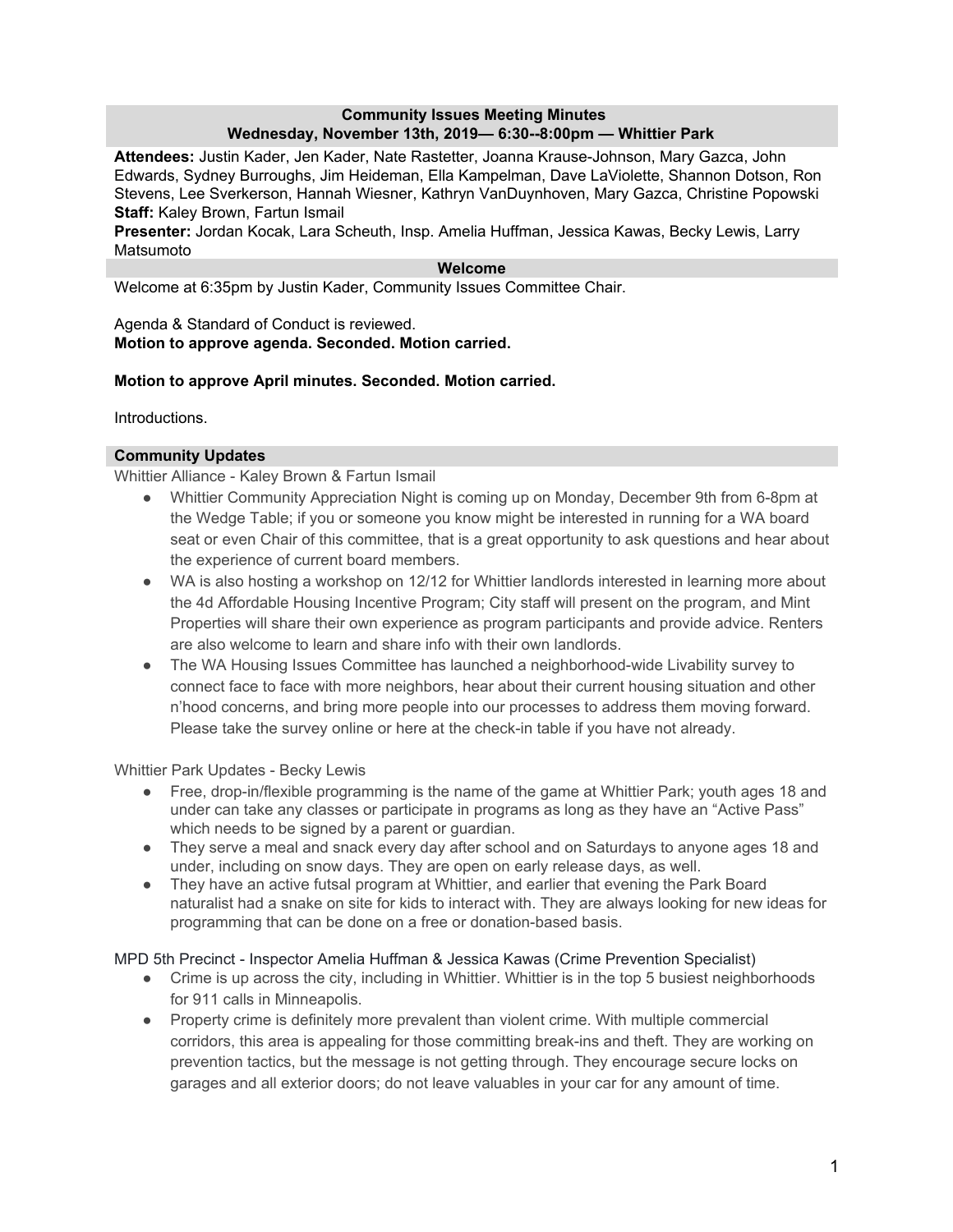• Question: Have there been more car accidents recently? A: Car speed is always an issue, but they do not have a full traffic enforcement unit, but often rather is one squad dedicated to responding to various accidents, etc. per shift.

### **2020 Census Opportunities** Lara Schueth - U.S. Census Bureau

- They are now recruiting census takers to complete their work in the spring and summer of 2020. Takers would be knocking on doors to those who did not respond to the mailer.
- Hennepin County is at the largest risk for being undercounted, and Minnesota overall is at risk of losing one House of Representatives seat in 2020, taking our seats down to 7 from 8.
- Census takers will be paid \$20/hr. with a flexible work schedule to put in as many or as few hours as you would like to based on your schedule and availability. You are sent a tablet to utilize and then you go out.
- Anyone ages 18 and above can apply, and they most often will assign you the neighborhoods in which you live. This year there will be special teams to focus on apartment buildings and other difficult-to-enter places.
- There is also an opportunity for organizations or other community groups to become certified as "Complete Count Committees" to help advertise the census, its importance, and encourage people to participate.
- Applications are open now; the hiring process will take a while. Work will begin in April 2020.

# **2020 Street Resurfacing Project** Larry Matsumoto - City of Mpls Public Works

- Public Works will be doing a Mill and Overlay project affecting Whittier in 2020; they identify certain streets and neighborhoods to do this in each year by following a rotating schedule city-wide. They will complete 26 miles of street resurfacing in 2020.
- There are 3 kinds of projects:
	- $\circ$  1. Reconstruction they do not do much of this; means brand new street, gutter, etc. rather than just a new top layer.
	- 2. Renovation they do not do any of this in Mpls any longer
	- 3. Mill and Overlay there are 850 miles of streets to manage in Mpls; they have resurfaced 300 miles of streets in the last 12 years.
- There is an assessment component for adjacent property owners, which will be designated for this project at a public hearing on December 3rd. They sent a notice to all affected property owners that they will be assessed; then a formal public hearing at City Hall will take place on April 7th at 10am, for which affected residents will receive a mailing.
- Public Works staff will be available at an informal pre-assessment meeting at Whittier Park on April 1st at 6:30 pm to answer everyone's questions in person.
- Q: Are there other stretches of road in the planning phases? A: They inventory areas in the same order as when they roads were built.
- Q: Are other pedestrian or cyclist improvements considered during these Mill and Overlay projects? A: These projects are only to replace the asphalt; cement will be raised to meet the gutter evenly, but they are not connected to other road usability improvement efforts.

**Franklin Ave Corridor Visioning** Jordan Kocak - Hennepin County Planner

- The County has started taking a comprehensive look at the Franklin Ave corridor in case opportunities arise in the coming years to implement improvements. They have been doing engagement meetings with other neighborhoods, community organizations, etc. along the corridor.
- Recent improvements and studies have been conducted by the County and other parties and have been taken into account during this visioning process.